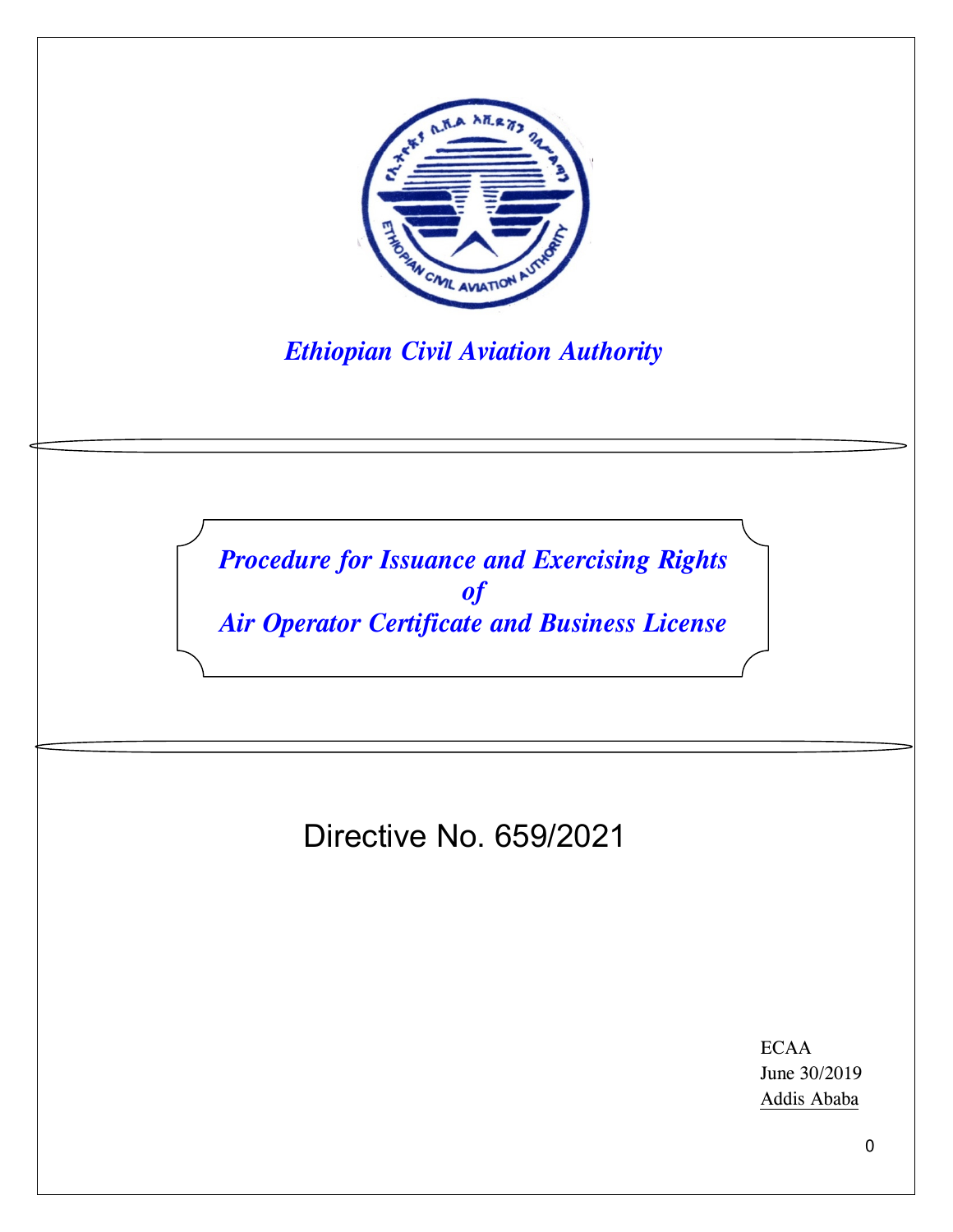# **Contents**

| $\mathbf 2$ |                                                                         |                             |
|-------------|-------------------------------------------------------------------------|-----------------------------|
| 3           |                                                                         |                             |
| 4           | AOC and Business License Issuance, Application and Reporting            |                             |
|             |                                                                         | $\mathcal{D}_{\mathcal{L}}$ |
|             | 4.2 Exercise of Rights granted under AOC and Business License.          | $2 - 3$                     |
|             |                                                                         | 3                           |
|             |                                                                         | 3                           |
| 5           |                                                                         | 3                           |
|             | <b>Annex-I:</b> Prerequisites for Issuance of an AOC & Business License | 5-10                        |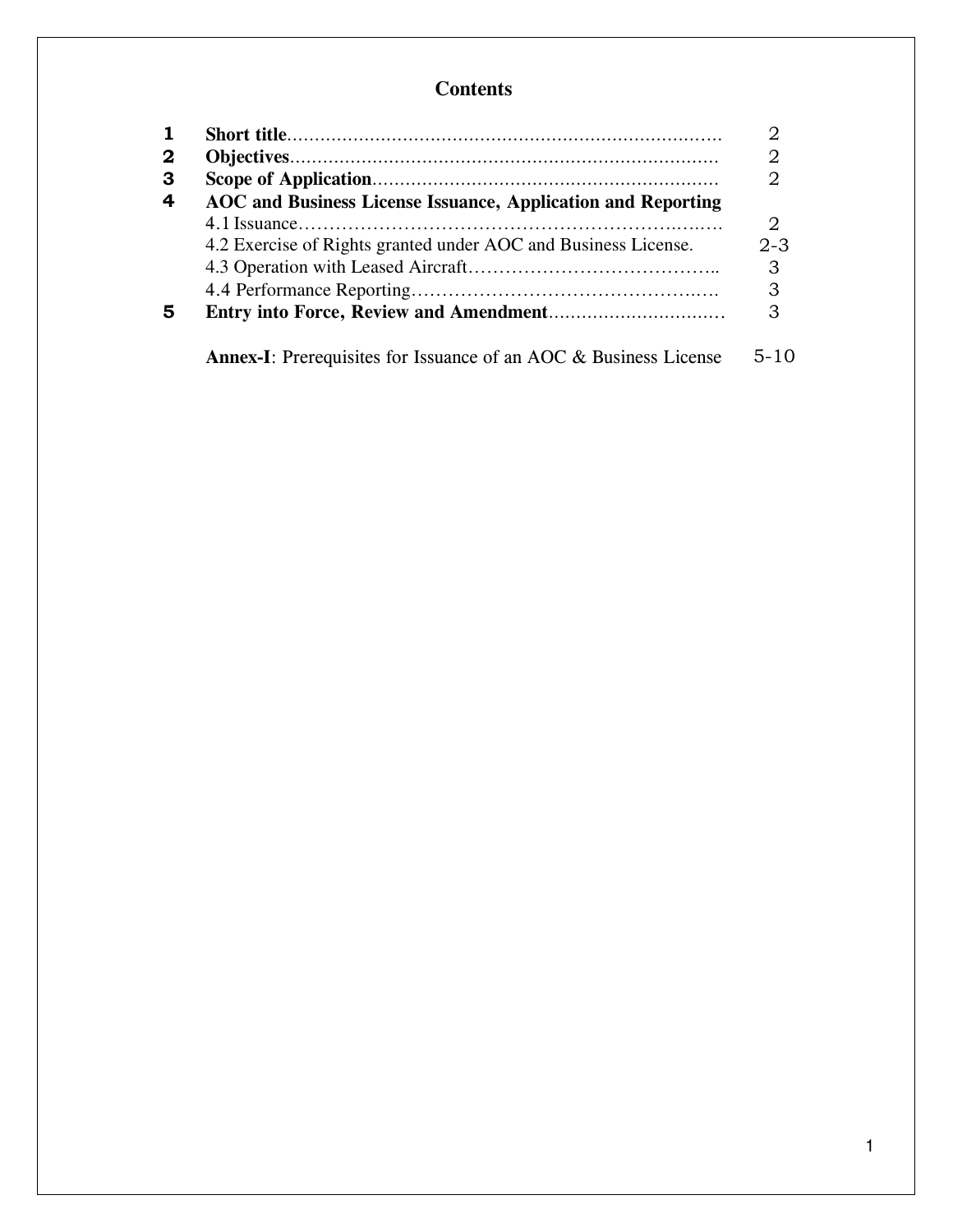# **1. Short title**

This Directive may be cited as the "Procedure for Issuance and Exercing Rights of Air Operator Certificate (AOC) and Business License Nc 659/2021

# **2. Objectives**

- 2.1 To establish a transparent & fair regulatory framework for processing,issuance and application of Air Operators Certificate(AOC) and Business License,
- 2.2 To protect against illegal practices in relation to holding and exersing rights granted under AOC and Business License; and
- 2.3 To ensure operational and state revenue issues are properly addressed.

# **3. Scope of Application**

This Procedure shall be applicable to any indigenous air operator engaged in commercial air transport services.

# **4. AOC and Business License Issuance, Application and Reporting**

### 4.1 **Issuance**

- 4.1.1 Any legal person/entity applying for an  $AOC<sup>1</sup>$  shall, in addition to technical and legal evidences specified under Ethiopian Civil Aviation Regulations, submit
	- i) Investment Permit(if any)
	- ii) Certificate of Principal Registration
	- iii) Business Plan
- 4.1.2 Upon securing an AOC,an entity is required to apply for and hold a business License with the following requirements to be fulfilled:
	- i) Complete the Application Form prepared by the Authority,
	- ii) A copy of the newly issued or renewed Principal Registration Certificate,
	- iii) Certificate of Taxpayer Identification Number(TIN),
	- iv) Copies of the Company's Memorandum and Articles of Association,
	- v) Should own at least 1(one) Ethiopian registered aircraft,
	- vi) Copies of Certificates of ownership or lease agreement on Head Office,
	- vii) Copy of Employment Contract Agreement(including employee address),
	- viii) Occupational Certification & CVs,
	- ix) To ensure the availability of reliable financial resources to operate the air transport service, the Bank shall provide a deposit of not less than Birr 2.5 million in a blocked account to be reimbursed after one year of the start of operations.

### 4.2 **Exercise of Rights granted under AOC and Business License**

### 4.2.1 **General provision**

- i) Any flight shall be performed only if a business license is secured at least within a month after AOC has been issued.
- ii) A document attesting a contractual agreement between the airline and the entity using the service shall be submitted ahead of a flight permit for non-scheduled(charter) flights.
- iii) Any AOC holder operating commercial flights without a business license shall be fined in line with Commercial Registration and business Licensing proclamation No.980/2016.
- iv) If an operator returns the leased aircraft to the owner,ECAA shall be notified of same immediately and the operator will be given no morethan 30(thirty) days to acquire another aircraft.Failure to register amother aircraft within this period of time shall be ground to suspend an AOC.

<sup>-</sup>1 Air Operator Certification has 5(five) phases: Pre-Application Phase, Formal Application Phase, Documentation Phase, Demonstration and Inspection Phase and Certification Phase; and each phase has its own requirements to be fulfilled..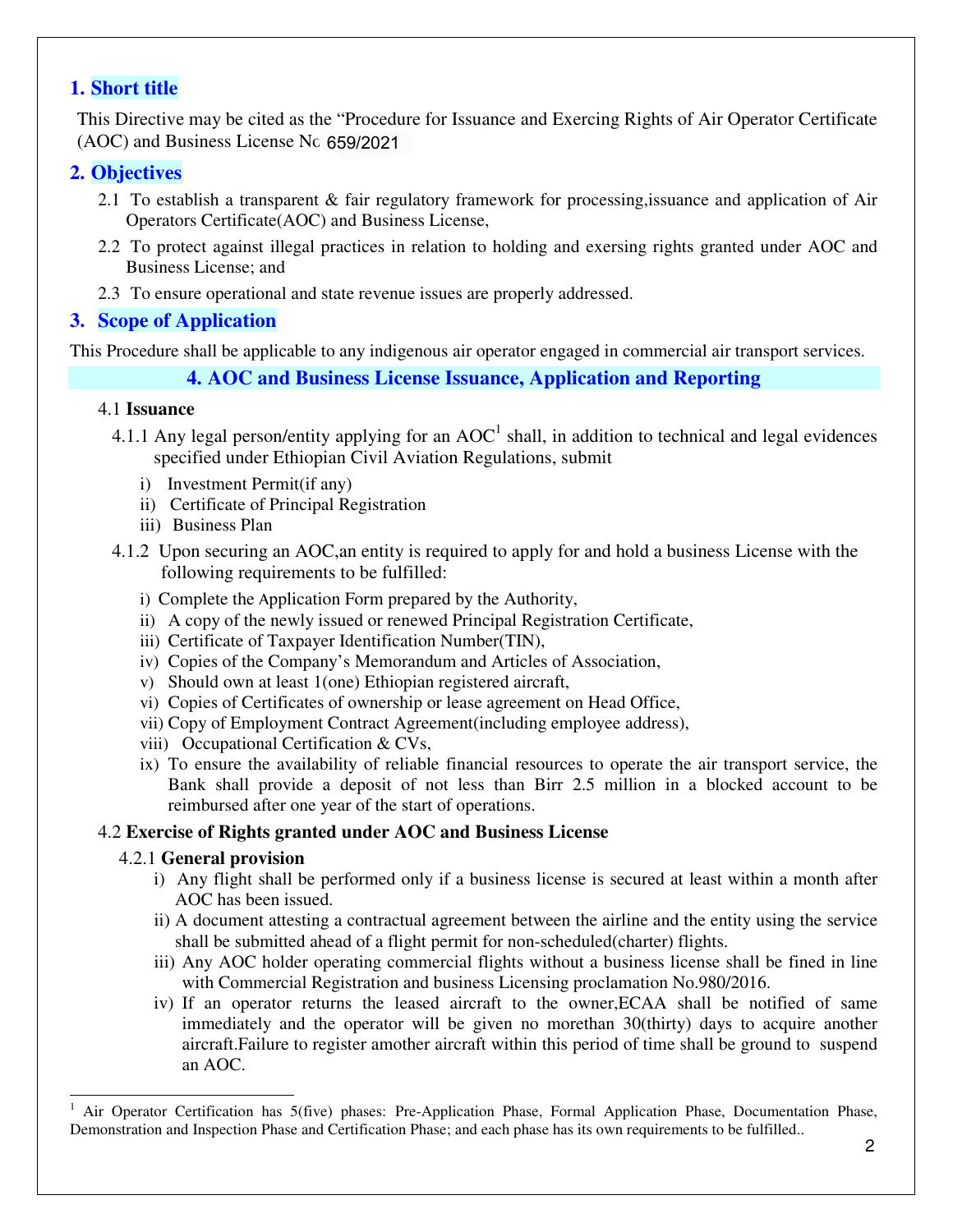### 4.2.2 **Air Transport scheduled services within Ethiopia**

Any AOC holder shall serve at least 3(three) destinations in Ethiopia per week within the validity period (a year) of an AOC.

### 4.2.3 **Air Transport Services outside Ethiopia**

- i) Any Air Operator shall secure permit from foreign CAAs and notify same to ECAA prior to further commitment to commence flights abroad.
- ii) No flights may be performed abroad without similar permit from ECAA.

### 4.3 **Operation with Leased Aircraft**

Any lease agreement, including leasing out to any other carrier shall be filled with ECAA.

### 4.4 **Performance Reporting**

Any Air Operator shall submit

- 4.4.1 Traffic loaded/unloaded every 3(three) month,
- 4.4.2 Its Annual Financial Statement prior to renewal of its AOC,
- 4.4.3 All supporting documents for renewal of its business licence as stated under Commercial Registration and business Licensing proclamation No.980/2016(as amended).

### **5. Entry into Force,Review and Amendment**

- 5.1 This Procedure shall enter into force as of July 1/2019 as approved by the Director General, Ethiopian Civil Aviation Authority.
- 5.2 Office of the Deputy DG, Aviation Regulation, shall review and evaluate the implementation of this procedure every 2(two) years.
- 5.3 This Procedure shall be revised/amended, as deemed necessary, every 4(four) years.
- 5.4 Office of the Deputy DG, Aviation Regulation, may establish ad-hoc team entitled for impact assessment of this procedure with technical advice of responsible Departments.
- 5.5 Joint Consultation Forum may be held, including the formal stakeholders' consultation forum thrice every year, and feedbacks will be submitted to DGCA for further action.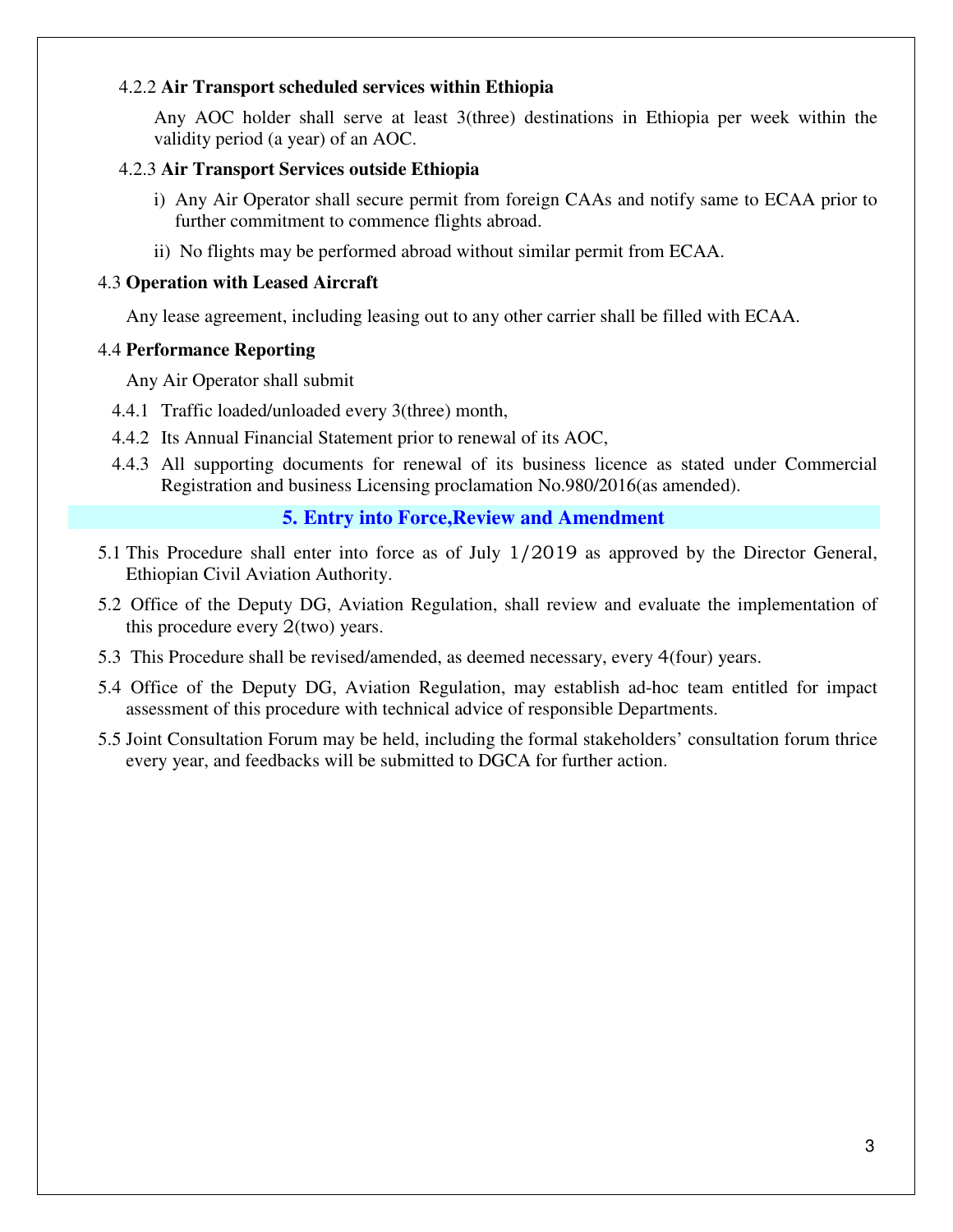**Annex-I**:

*Prerequisites for Issuance of an AOC & Business License*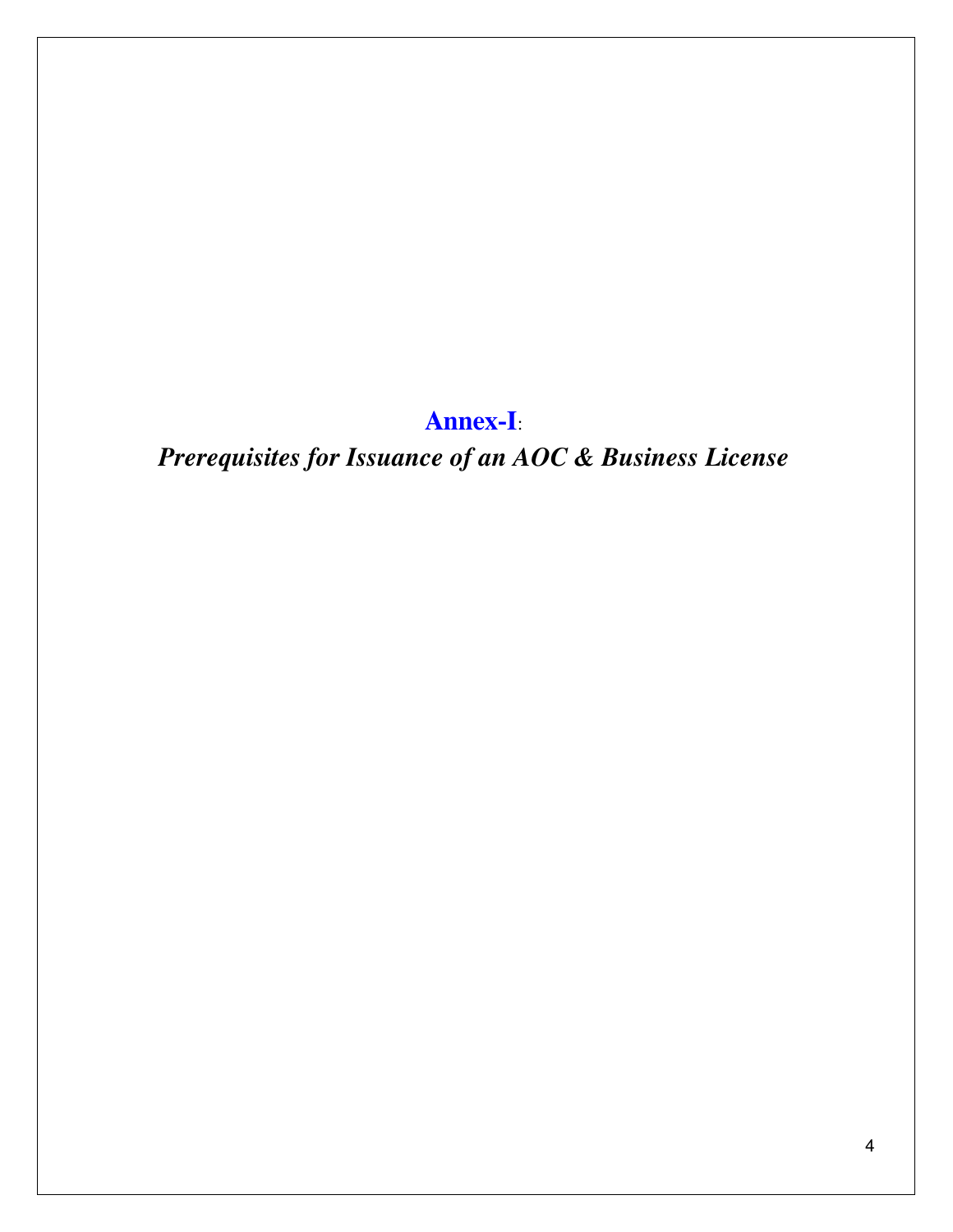# **Procedures for issuance of an Air Operator Certificate (AOC)**

A prospective air operator should approach Air operator certification and surveillance Directorate for inquiry on the requirements to obtain an AOC. The Authority personnel in charge will provide detailed information to the operator and advise the operator to submit a written application to the Director General Civil Aviation Authority. At the same time the operator will be informed that, after the application is received by the office of the Director General, he/she will nominate three inspectors and assign them for the certification process which will be based on the Ethiopian Civil Aviation Rules & Standards (ECARaS) and Directives. When the assignment letter reaches the committee members, the committee will advise the operator to go-ahead with the certification process.

The prospective operator will be informed to proceed to the Investment bureau for registry ahead of the start of the certification process. After obtaining the Investment permit. He/she will be given detailed briefing on the five phases of the certification process:

- 1. Pre-application phase;
- 2. Formal application phase;
- 3. Documentation phase;
- 4. Demonstration and Inspection phase;
- 5. Certification phase;

The prospective operator will be required to have general knowledge on Ethiopian Civil Aviation Rules and Standards (ECARaS), the required Directives and International Rules and Standards relevant to the Annexes and to comply with them during its entire operation. The prospective operator will be briefed on the following items and submit required documents on the initial phase of the certification process.

- 1. Certificate of principal Registration,
- 2. Investment Permit
- 3. Should produce ownership certificate, lease, or lease purchase agreement
- 4. Type of aeroplane and number intended for use,
- 5. Base of operation, its location and address,
- 6. Names of Management members, their position, qualifications, licenses and rating including the organizational structure,
- 7. List of sufficient number of trained personnel to carry on the operation,
- 8. Articles of Association and Articles of Memorandum
- 9. Bank certificate attesting blocked account. Tenancies statement from legal Ethiopian Banks, Insurance certificate and Business plan
- 10.A document verifying a well developed control system for the follow-up of the movements of the aircrafts.(Dispatch office)
- 11.Identify the type of operation he/she intended to apply for:- i.e, commercial air transport, general aviation, aerial work or cargo transport,
- 12.Must own or provide agreement made with an approved maintenance organization,.
- 13.Operational and Maintenance Manuals,
- 14.Should be able to demonstrate the operational capability before obtaining the air operator certificate.(Demonstration flight)
- 15.Should make arrangement for inspection visit of the approved maintenance organization (AMO) and approved training organization (ATO).

When he/she confirm clarity on briefings given and intend to proceed with the certification, the certification process will resume.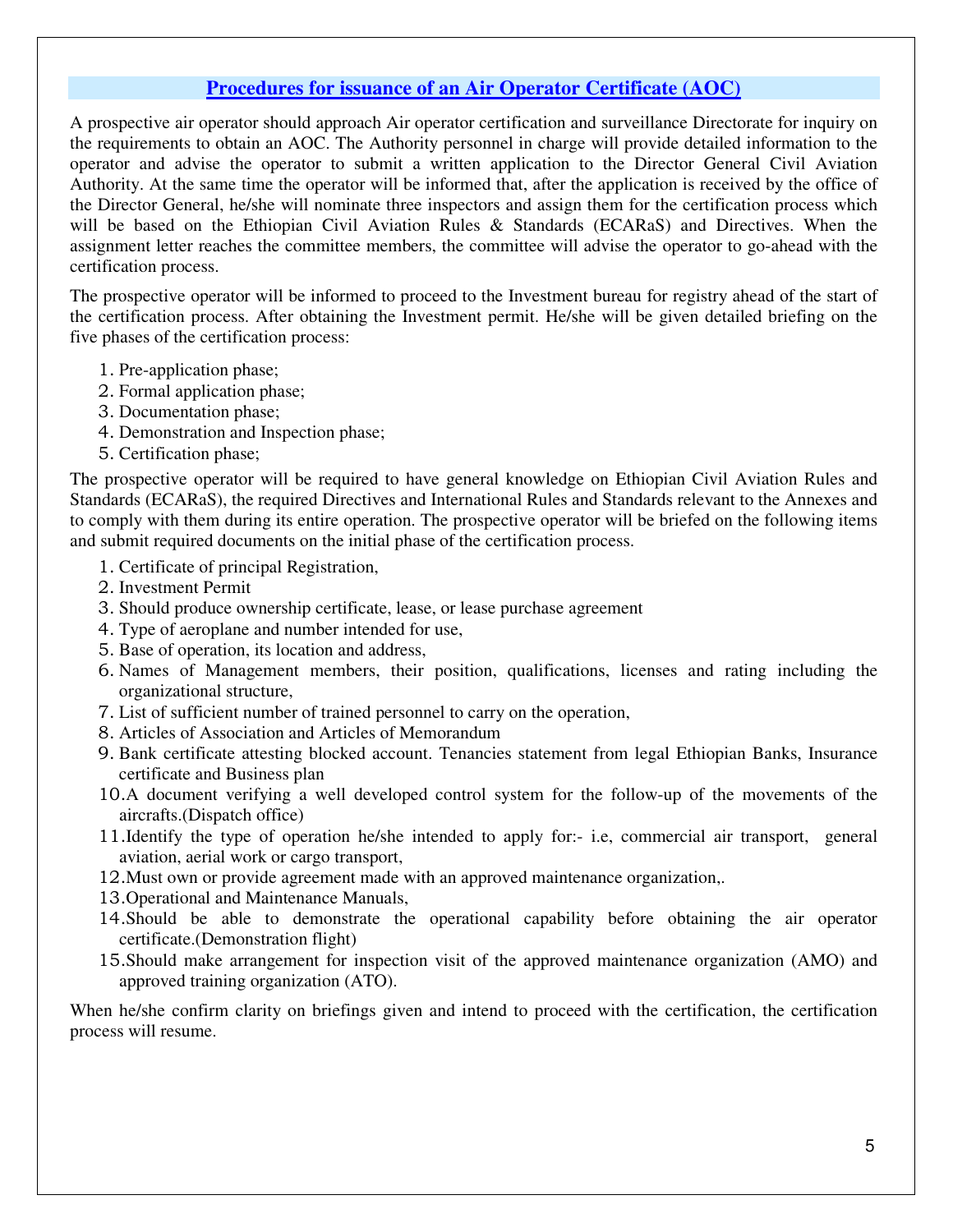# **Pre-Application Phase:-**

During this phase, the prospective operator management personnel will be invited for a meeting and will be given the prospective pre-assessment statement (POPS) Form. The Certification Committee will give detailed instructions on how to fill the Form. If the management team has any doubt on the Form, further explanation will be given. The POPS should be completed, signed by the prospective operator and submitted to the Authority. If the information is incomplete or erroneous, the POPS will be returned to the operator with the reasons for its return in writing. If the information is complete and acceptable the operator will be advised to proceed to the next phase. The following application packages will be provided during this session.

- 1. Certification Job aid
- 2. Schedule of events
- 3. a Sample of operations specifications.

Statement of Compliance will be provided to the prospective operator with instructions how to fill the Form. After Completion, the Form will be submitted to the Authority and then they will be advised to submit the following Manuals

- 1. Operation Policy Manual,
- 2. Training and Checking Manuals,
- 3. Management structure and Qualification,
- 4. Purchase or lease agreement and other items as essential for the operation.

### **Formal Application Phase**

It is recommended that the formal Application is submitted at least 90 days ahead of the commencement of the intended operations. The Authority will review the Application to determine that it contains the required information. If there are omissions or errors, the formal Application will be returned with a letter stating the reasons for its return. The operator's key management personnel should attend the meeting to discuss and resolve omissions &/or deficiencies observed during formal Application, or answer questions from either party.

### **Documentation Evaluation Phase**

A thorough evaluation will begin on approximately 25 Manuals and documents submitted to the committee on this phase. The committee will endeavor to complete these evaluations in accordance with the operator's schedule of events and the statement of compliance forwarded to the operator during the previous Certification phases. When filling the statement of Compliance the chapters in the Manuals or documents should be referenced with the Ethiopian Civil Aviation Rules and Standards (ECARaS). If satisfactory, the Manuals and documents will be approved or accepted. Approvals may be indicated by letter as appropriate, or by approval of Operations specifications (Ops Specs)

#### **Demonstration and Inspection Phase**

On this phase the operation Department and the maintenance areas and facilities will be thoroughly examined. Besides, the operator will be required to demonstrate its ability to comply with Rules and Standards by flying for about 100hrs in the presence of the inspectors. If the inspection and the flight demonstration are satisfactorily completed the Certification will proceed to the final phase.

### **Final(Certification) Phase**

After the document Compliance and the demonstration and inspection phases have been completed satisfactorily, the Authority will prepare an Air Operator Certificate and approve the Ops Specs. The operator must acknowledge receipt of these documents. The Certificate holder is responsible for continued compliance with the Authority and the Authorizations, limitations, and provisions of its certificate and Ops Specs. The operator will be on continuous surveillance.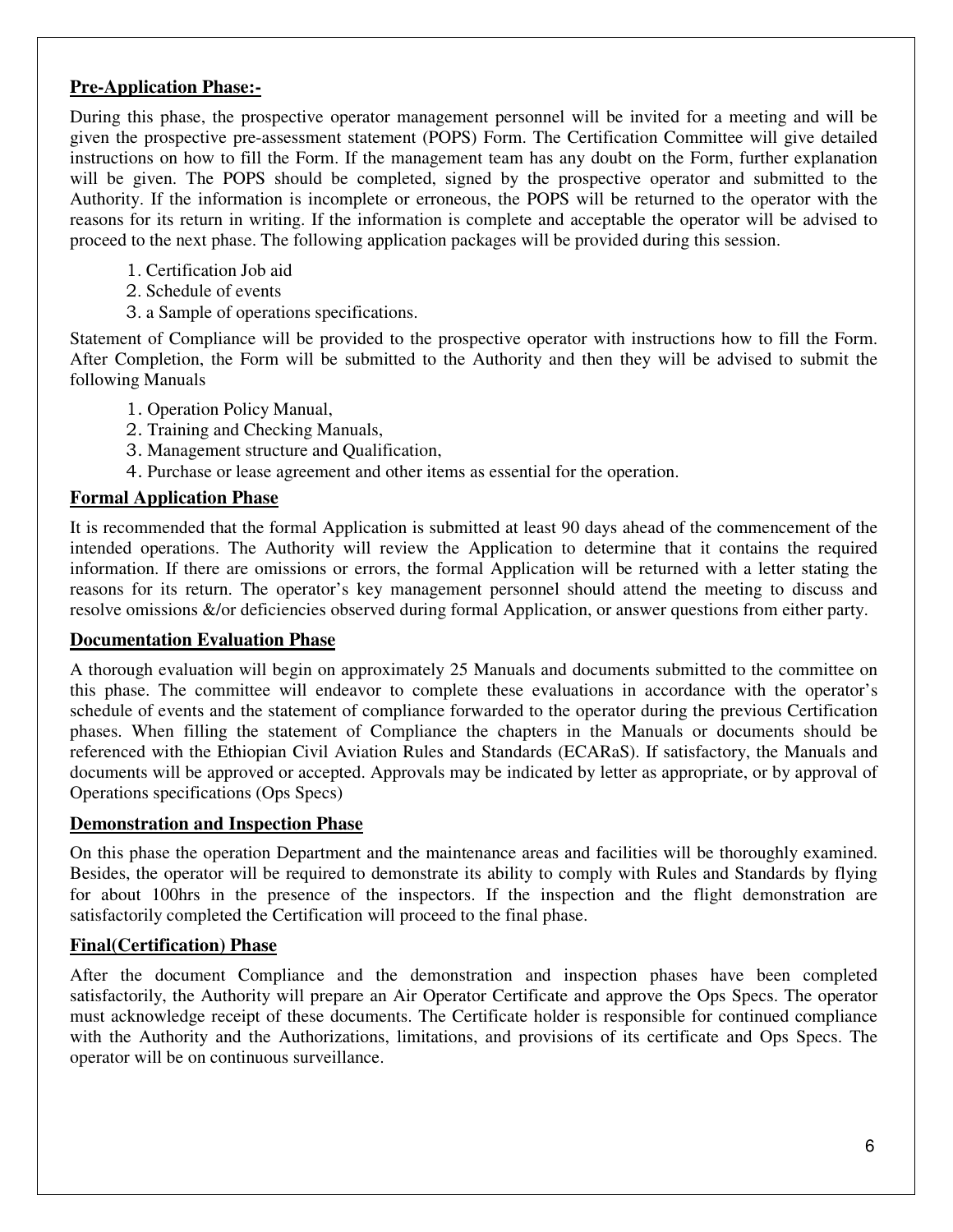# **Air Transport Investment Permit &/or Business License Requirements**

### **I. Passenger Air Transport Services**

### **A. For Investment by Sole Proprietorship**

- i) Complete the application form prepared by the Authority
- ii) A copy of the newly issued or renewed Principal Registration Certificate
- iii) Taxpayer Identification Number(TIN)
- iv) Photocopy of applicant's ID card or local investor certificate (must be an Ethiopian)
- v) Two passport sized recent photographs of 6 months
- vi) To ensure the availability of reliable financial resources to operate the air transport service, the Bank shall provide a deposit of not less than Birr 2.5 million in a blocked account to be reimbursed after one year of the start of operations.

If the application is signed by an agent, a photocopy of power of attorney

(The power of attorney must provide the right to invest on behalf)

### **B) For investment by a Company**

- i) Complete the application form prepared by the Authority
- ii) A copy of the newly issued or renewed Principal Registration Certificate
- iii) Copies of the Company's Memorandum and Articles of Association
- iv) If the Company is new, photocopy of ID of the share holders or local investor certificates (the Company must be an Ethiopian)
- v) To ensure the availability of reliable financial resources to operate the air transport service, the Bank shall provide a deposit of not less than Birr 2.5 million in a blocked account to be reimbursed after one year of the start of operations

### **II. Full Freighter Air Transport Services**

### **A) For Investment by Sole Proprietorship**

- i) Complete the application form prepared by the Authority
- ii) A copy of the newly issued or renewed Principal Registration Certificate
- iii) Taxpayer Identification Number
- iv) Photocopy of applicant's ID card or local investor certificate (must be an Ethiopian)
- v) Two passport sized photographs of 6 months
- vi) To ensure the availability of reliable financial resources to operate the air transport service, the Bank shall provide a deposit of not less than Birr 2.5 million in a blocked account to be reimbursed after one year of the start of operations.
- vii) If the application is signed by an agent, a photocopy of power of attorney (The power of attorney must provide the right to invest on behalf)

### **B) For investment by a Company**

- i) Complete the application form prepared by the Authority
- ii) A copy of the newly issued or renewed Principal Registration Certificate
- iii) Copies of the Company's Memorandum and Articles of Association
- iv) If the Company is new, photocopy of ID of the share holders or local investor certificates (the Company must be an Ethiopian)
- v) To ensure the availability of reliable financial resources to operate the air transport service, the Bank shall provide a deposit of not less than Birr 2.5 million in a blocked account to be reimbursed after one year of the start of operations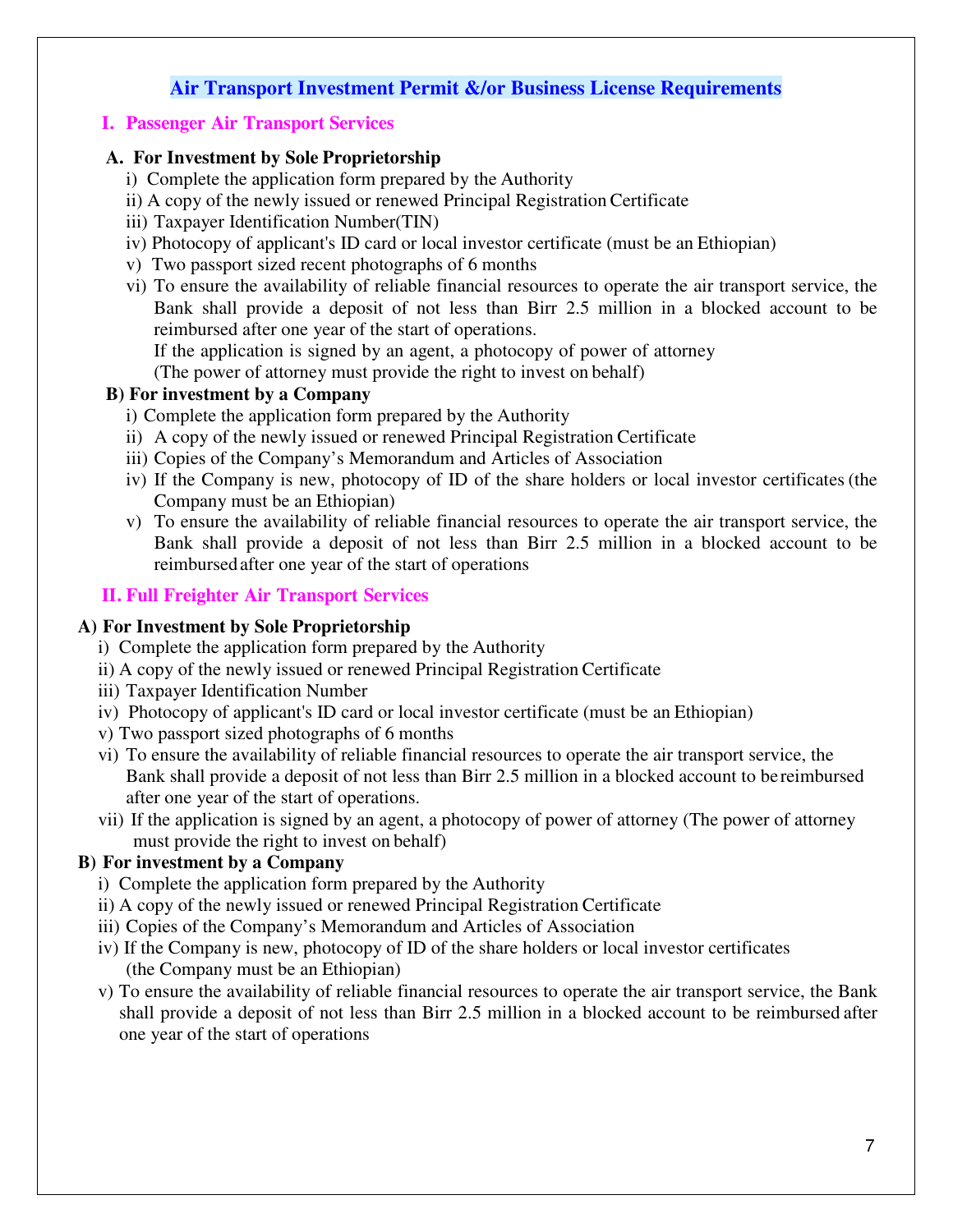### **III.Passenger and Cargo Air Transport Services**

### **A) Investment by Public Enterprise**

- i) Complete the application form prepared by the Authority
- ii) A copy of the newly issued or renewed Principal Registration Certificate
- iii) Photocopy of Regulation establishing the Company and the Company's Memorandum and Articles of Association
- iv) To ensure the availability of reliable financial resources to operate the air transport service, the Bank shall provide a deposit of not less than Birr 2.5 million in a blocked account to be reimbursed after one year of the start of operations.

### **B) Investment by Cooperatives**

- i) Complete the application form prepared by the Authority
- ii) A copy of the newly issued or renewed Principal Registration Certificate
- iii) Photocopy of the Cooperatives' Memorandum and Articles of Association
- iv) To ensure the availability of reliable financial resources to operate the air transport service, the Bank shall provide a deposit of not less than Birr 2.5 million in a blocked account to be released after one year of the start of operations.

### **IV.Aviation Consultation Service:**

- i) Complete the application form prepared by the Authority
- ii) Taxpayer Identification Number (TIN)
- iii) A copy of the newly issued or renewed Principal Registration Certificate
- iv)If consultation is by a Company, a copy of the company's Memorandum and Articles of Association
- v) Copies of Certificates of ownership or lease agreement on HQs
- vi) copy of Employment Contract Agreement(including employee address)
- vii) A bank deposit in a blocked account not less than ETB500,000.00 to be released a year after the start of the operation;
- viii) Occupational Certification & CVs.
- ix) Meet other relevant standards issued by the Authority

### **V. Aviation Education and Training Institutions**

### **A) For Investment by Sole Proprietorship/a Company**

- i) Complete the application form prepared by the Authority
- ii) A copy of the newly issued or renewed Principal Registration Certificate
- iii) Taxpayer Identification Number (TIN)
- iv) Photocopy of applicant's ID card or local investor certificate (must be an Ethiopian)
- v) Two passport sized recent photographs of 6 months
- vi) To ensure the availability of reliable financial resources to operate the air transport service, the Bank shall provide a deposit of not less than Birr 2.5 million in a blocked account to be released after one year of the start of operations
- vii) If the application is signed by an agent, a photocopy of power of attorney (The power of attorney must provide the right to invest on behalf)
- viii) Copies of Certificates of ownership or lease agreement on HQs,
- ix) Details of training facilities, services, and Simulator / equipment including specification.
- x) Details of core & support staff (with special emphasis on Instructors and other staff profiles).
- xi) Details of training documents including Curriculum, STP-Standard Training Packages, Academic Code of Conduct, Student attendance policy & recording system, testing & grading system & other related Manuals.
- xii) Fulfill other relevant standards issued by the Authority